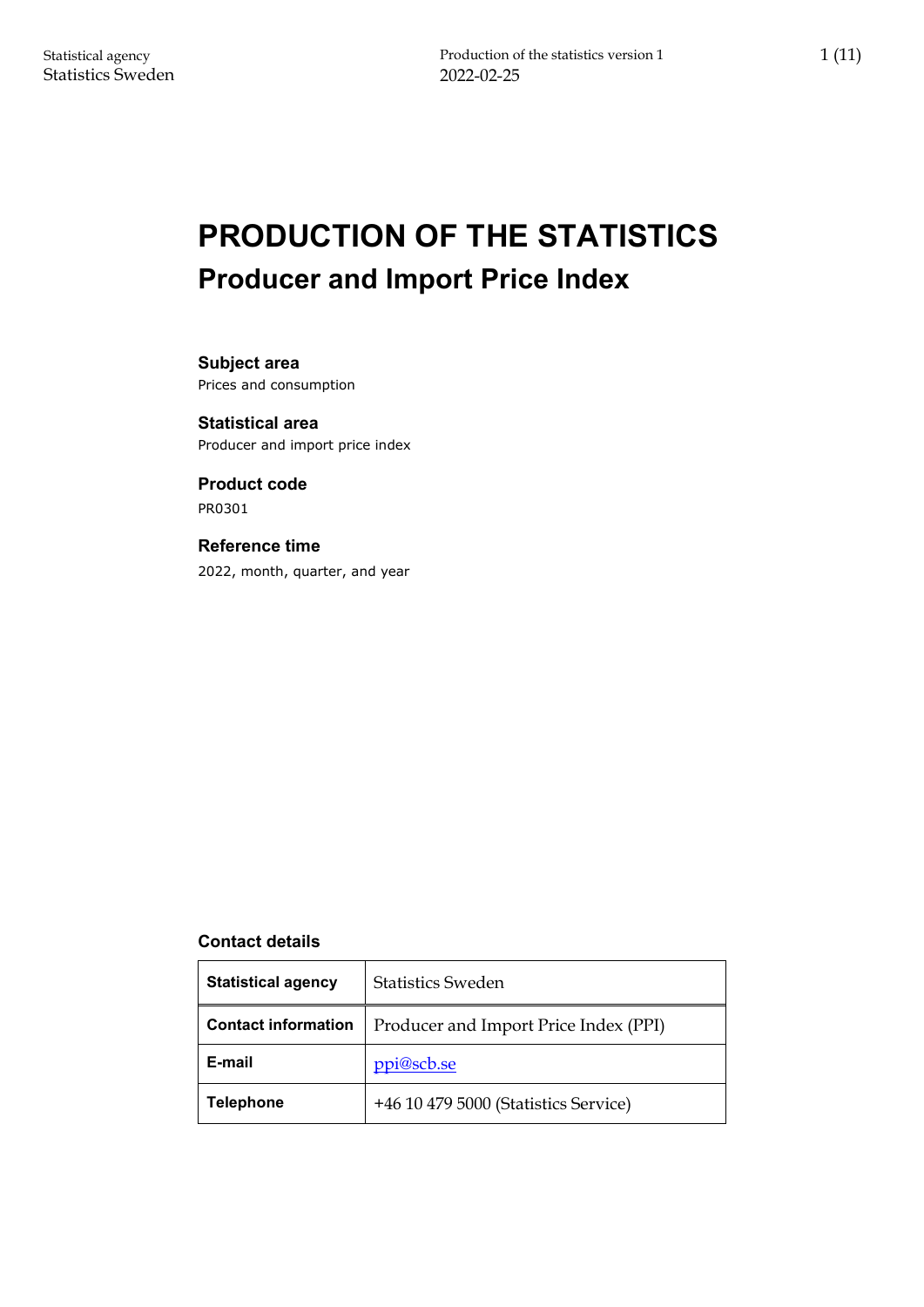## Contents

| 1 |       |                                                        |  |  |  |  |
|---|-------|--------------------------------------------------------|--|--|--|--|
| 2 |       |                                                        |  |  |  |  |
|   | 2.1   |                                                        |  |  |  |  |
|   | 2.2   |                                                        |  |  |  |  |
|   | 2.3   |                                                        |  |  |  |  |
|   | 2.3.1 |                                                        |  |  |  |  |
|   | 2.3.2 |                                                        |  |  |  |  |
|   | 2.4   |                                                        |  |  |  |  |
|   | 2.4.1 |                                                        |  |  |  |  |
|   | 2.4.2 |                                                        |  |  |  |  |
|   | 2.4.3 |                                                        |  |  |  |  |
|   | 2.5   |                                                        |  |  |  |  |
|   | 2.6   |                                                        |  |  |  |  |
|   | 2.6.1 |                                                        |  |  |  |  |
|   | 2.6.2 | Editing of microdata and collected statistical values6 |  |  |  |  |
|   | 2.6.3 |                                                        |  |  |  |  |
|   | 2.6.4 |                                                        |  |  |  |  |
|   | 2.7   |                                                        |  |  |  |  |
|   | 2.7.1 |                                                        |  |  |  |  |
|   | 2.7.2 | Estimation procedure for target characteristics 7      |  |  |  |  |
|   | 2.7.3 |                                                        |  |  |  |  |
|   | 2.7.4 |                                                        |  |  |  |  |
| 3 |       |                                                        |  |  |  |  |
|   | 3.1   |                                                        |  |  |  |  |
|   | 3.2   |                                                        |  |  |  |  |
|   |       |                                                        |  |  |  |  |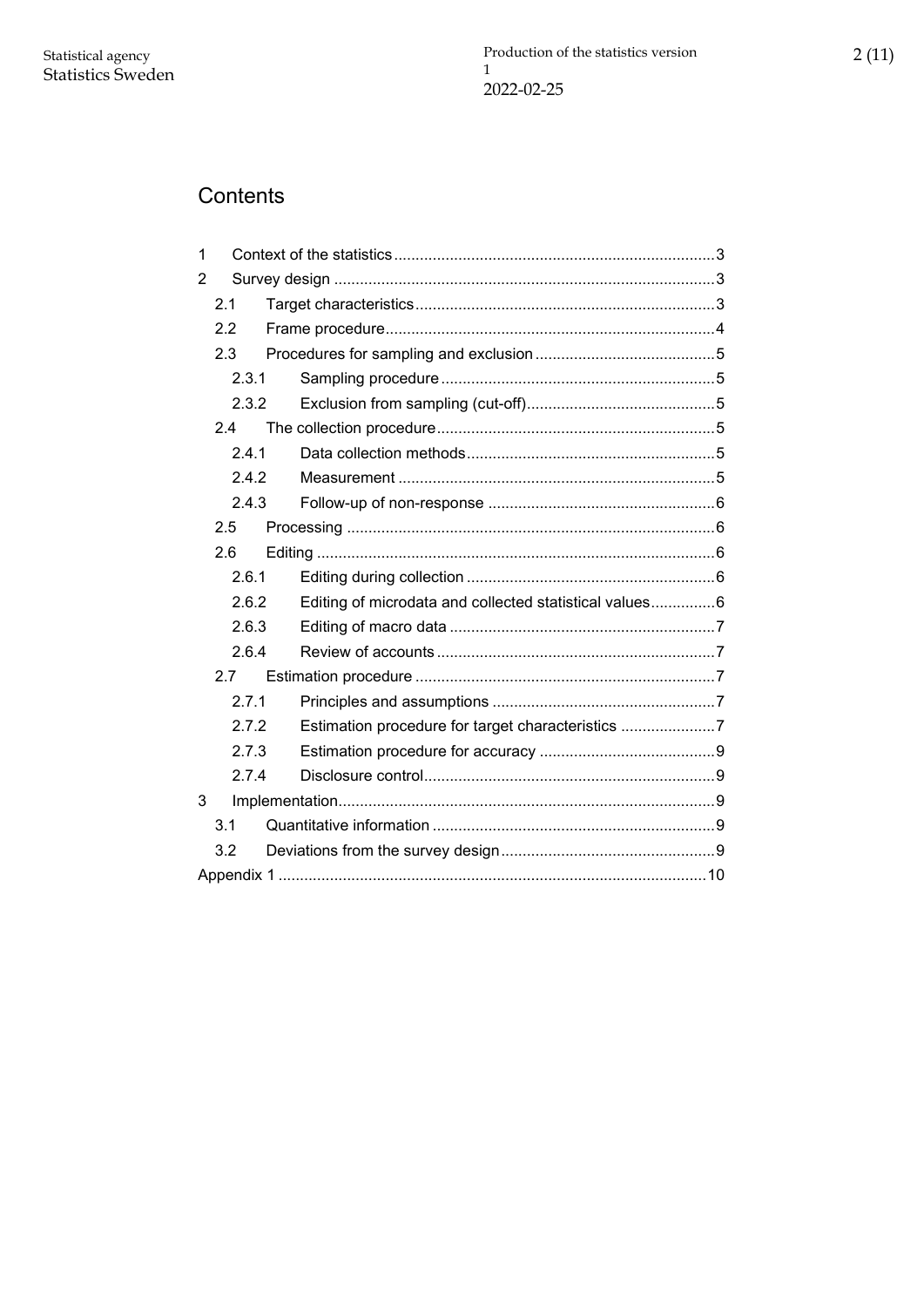## <span id="page-2-0"></span>**1 Context of the statistics**

The statistical product and survey *Producer and Import Price Index* (PPI) aims to measure and present the average development for producer and import prices, in total and for different product groups. The prices are measured when the products are delivered from Swedish producers (domestic market and export/exit)<sup>[1](#page-2-3)</sup> and the first stage of purchase when the products enter Sweden (import/entry). "Products" refer to both goods and services.

This document contains a description of the plan and implementation of the surveys that form the basis for the statistics on the Producer and Import Price Index. Read about the quality of the statistics in the quality declaration, which is available at [www.scb.se/PR0301,](http://www.scb.se/PR0301) under the heading *Documentation*.

## <span id="page-2-1"></span>**2 Survey design**

### <span id="page-2-2"></span>**2.1 Target characteristics**

The target characteristic is the price index for product groups on various markets. Sales at the production stage on the Swedish market is referred to as the domestic market. Sales at the production stage outside Sweden is referred to as the export market. Import/entry to Sweden from abroad is referred to as the import market.

The target population is defined as all the transactions related to sales at the production stage and the import/entry to Sweden from abroad, respectively of products under product groups in Sections A to E, G to N, R, and S according to SPIN 2015 (see Table 1).

| <b>Section</b> | Description                                                          |
|----------------|----------------------------------------------------------------------|
| A              | Agriculture, forestry and fishing                                    |
| B              | Mining and quarrying                                                 |
| $\mathcal C$   | Manufacturing                                                        |
| D              | Electricity, gas, steam and air conditioning supply                  |
| E              | Water supply, sewerage, waste management and<br>remediation services |
| G              | Wholesale and retail trade                                           |
| H              | Transportation and storage services                                  |

**Table 1.** Overview of sections\* of product codes, defined in SPIN2015.

<span id="page-2-3"></span><sup>&</sup>lt;sup>1</sup>"Export" refers to products that are sent to countries outside the EU. "Exit" refers to products that are sent to countries within the EU.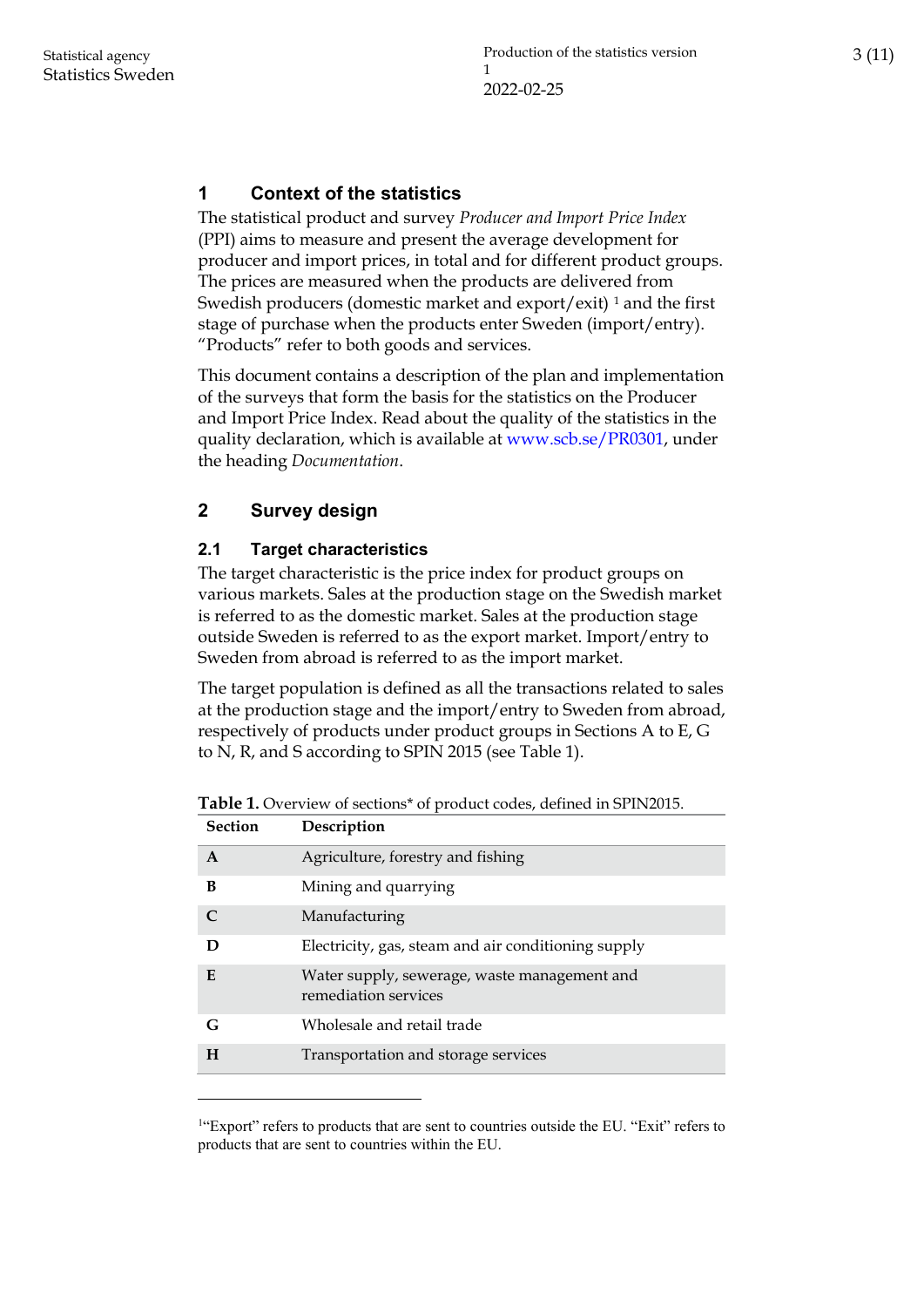| I<br>Hotels and restaurants<br>Information and communication services<br>J<br>Financial and insurance services<br>K<br>$\mathbf{I}$ .<br>Real estate services<br>M<br>Professional, scientific and technical services<br>N<br>Rental and leasing services and travel agency and tour<br>operator services<br>Arts, entertainment and recreation services<br>R<br>Other services<br>$\mathbf S$ |  |
|------------------------------------------------------------------------------------------------------------------------------------------------------------------------------------------------------------------------------------------------------------------------------------------------------------------------------------------------------------------------------------------------|--|
|                                                                                                                                                                                                                                                                                                                                                                                                |  |
|                                                                                                                                                                                                                                                                                                                                                                                                |  |
|                                                                                                                                                                                                                                                                                                                                                                                                |  |
|                                                                                                                                                                                                                                                                                                                                                                                                |  |
|                                                                                                                                                                                                                                                                                                                                                                                                |  |
|                                                                                                                                                                                                                                                                                                                                                                                                |  |
|                                                                                                                                                                                                                                                                                                                                                                                                |  |
|                                                                                                                                                                                                                                                                                                                                                                                                |  |

*\*Each section includes main groups, each of which consist of subgroups, consisting of detail groups. The lowest aggregation level of product codes within each section is seven digit groups.*

### <span id="page-3-0"></span>**2.2 Frame procedure**

The frame population is based on other surveys at Statistics Sweden: Production of commodities and industrial services (Prodcom), Structural Business Statistics (SBS), Foreign trade - exports and imports of goods (FTG), and Foreign trade in services (FTS). These surveys contain information at the product level. The sample frame is created by summing up all transactions during a year related to sales in the production stage, and import/entry to Sweden from abroad respectively, per market, product group and enterprise. Any given annual transaction is a frame element.

The reason for the use of several surveys as a basis for the sample frame is that the different markets affect each other, since the domestic market is defined as production minus export/exit. Import/entry that only passes through Sweden, known as re-export, is removed from both the export and import side.

Channels of communication are primarily directed from existing respondents to the survey. New data sources (i.e. enterprises) are contacted via letter, in which the respondent is encouraged to choose a representative product within a selected product group.

The observation unit consists of the price of a transaction for a certain product, referred to as a product offering, within a given product group for each survey period. A product offering is the combination of enterprise and product to be priced. A data source can submit information on several observation units.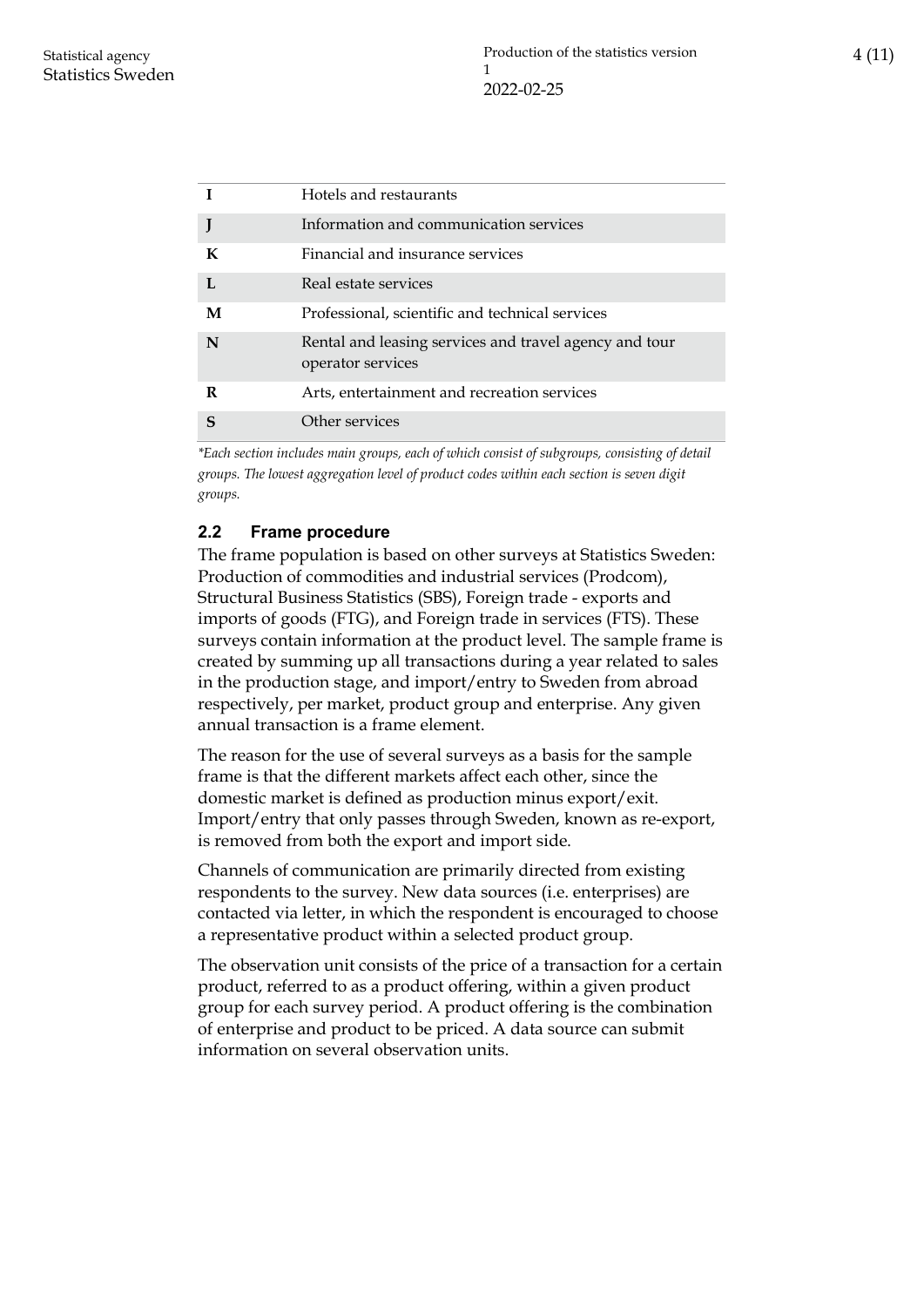### <span id="page-4-0"></span>**2.3 Procedures for sampling and exclusion**

#### <span id="page-4-1"></span>**2.3.1 Sampling procedure**

The frame elements are divided into strata that consist of one or more product groups according to SPIN. A frame element can have two different types of status, drawn by accuracy or by probability. Units with large transaction values are drawn by accuracy, i.e. with the probability of 1, and then removed from the frame. Next, a probability sample, known as a PSS sample, is drawn from the remaining units and sample uncertainty can thus be calculated. A coordinated sample is not carried out. A PPS sample is drawn ahead of each new year for each stratum and market.

The allocation method used is a Neyman allocation, in which the cost function is set uniformly for all strata on a market. The allocation provides the number of observations to be drawn in each stratum.

#### <span id="page-4-2"></span>**2.3.2 Exclusion from sampling (cut-off)**

A cut-off limit of no less than SEK 10 million in turnover per frame element is applied in each stratum. Contributions from enterprises below the cut-off are not estimated, but are assumed to have the same price development as the data collected.

#### <span id="page-4-3"></span>**2.4 The collection procedure**

#### <span id="page-4-4"></span>**2.4.1 Data collection methods**

Prices on transactions in the producer and import stage are often not publicly available. For this reason, prices for the Producer and Import Price Index are mainly collected directly from enterprises. In the absolute majority of cases, electronic collection is used, via www.insamling.scb.se. Some collection is also done via paper forms, e-mail, homepages and other surveys at Statistics Sweden.

The collection period begins on the first workday in the period after the end of the reference period, when respondents receive login details via e-mail or letter.

#### <span id="page-4-5"></span>**2.4.2 Measurement**

The average transaction price during the period for a particular product is reported. In addition, respondents can state whether some characteristic of the product has changes, such as terms of delivery, customer, price data or anything else that may affect comparability with previous periods. If a transaction price cannot be reported, a list price or hourly rate is also accepted.

The questionnaire contains built-in controls (see Section 2.6.1.). See Appendix 1 for the questionnaire.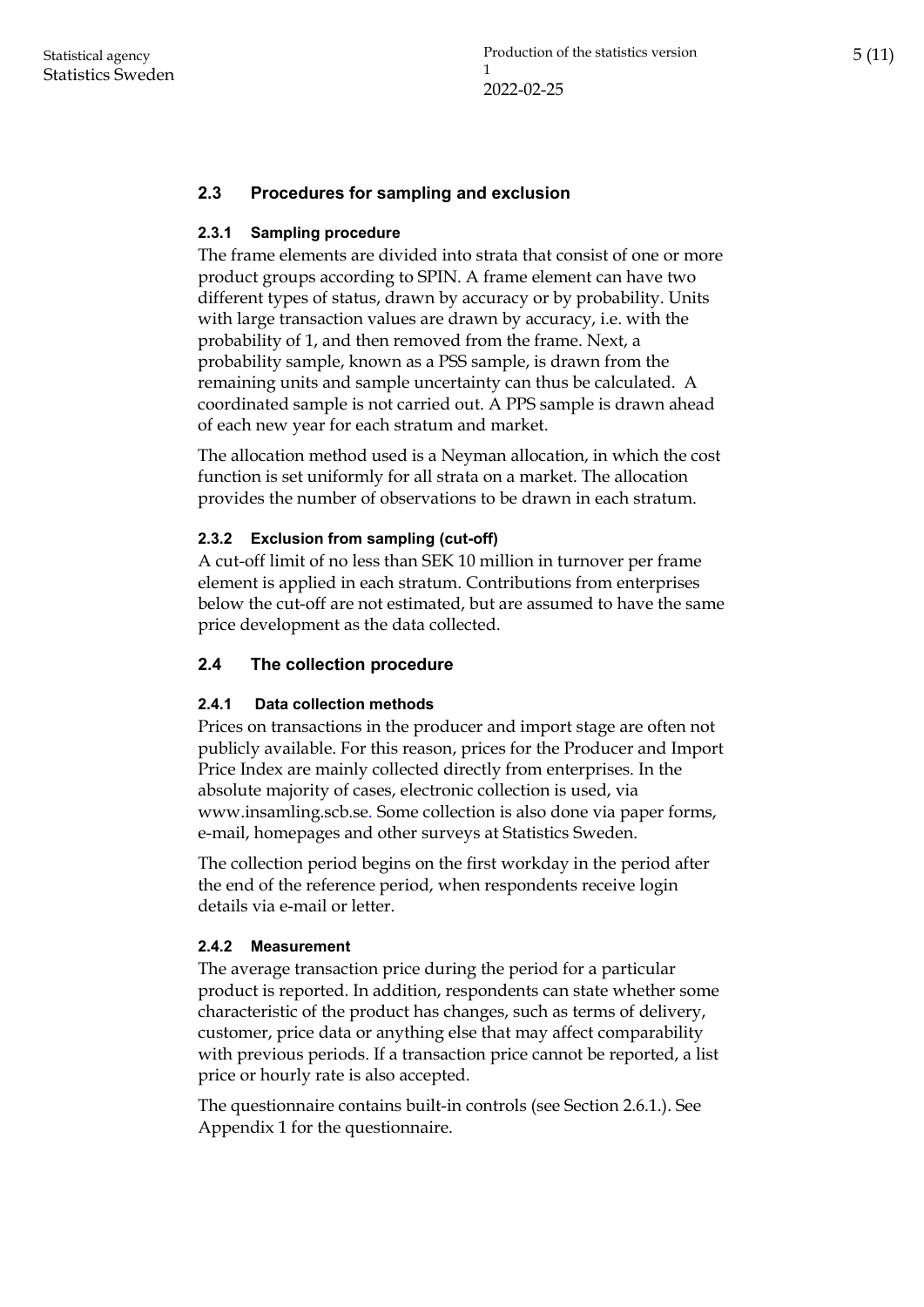For more information on variables, see <http://www.metadata.scb.se/?produkt=PR0301>

#### <span id="page-5-0"></span>**2.4.3 Follow-up of non-response**

The weighted non-response in percent is measured at the end of every period. Continuous reminders, both by e-mail and by telephone, are made during the period to keep the non-response rate as low as possible.

#### <span id="page-5-1"></span>**2.5 Processing**

The index is calculated based on prices recalculated to Swedish kronor. Prices are to be reported in the trade currency and then recalculated to Swedish kronor by Statistics Sweden.

Missing information, irrespective of whether due to non-response or if there was not transaction during the period, is imputed. The imputation method used is a mean value imputation with the price development of products within the same product group that have been reported during the period. Price data that cannot be verified by the respondent can also be imputed.

#### <span id="page-5-2"></span>**2.6 Editing**

The data material is processed and continuously edited to maintain a high level of quality of the statistics. By continuously editing microdata and macro data during the measurement periods, Statistics Sweden ensures that the statistics maintain a high level of quality. Any product or price changes are detected during the editing of microdata. The price development shall not include changes in the price that are a consequence of changed quality. In principle, only strict price changes, which are reflected in the pricing of comparable transactions, are to affect development.

#### <span id="page-5-3"></span>**2.6.1 Editing during collection**

When reporting price changes on individual product offerings greater than +/- 10 percent compared with the previous period, respondents are obliged to submit a comment in the form.

#### <span id="page-5-4"></span>**2.6.2 Editing of microdata and collected statistical values**

Price changes on individual product offerings greater than +/- 10 percent compared with the previous period are validated. When necessary, the respondent is contacted for a more detailed explanation of the price change if it has not already been submitted in the form.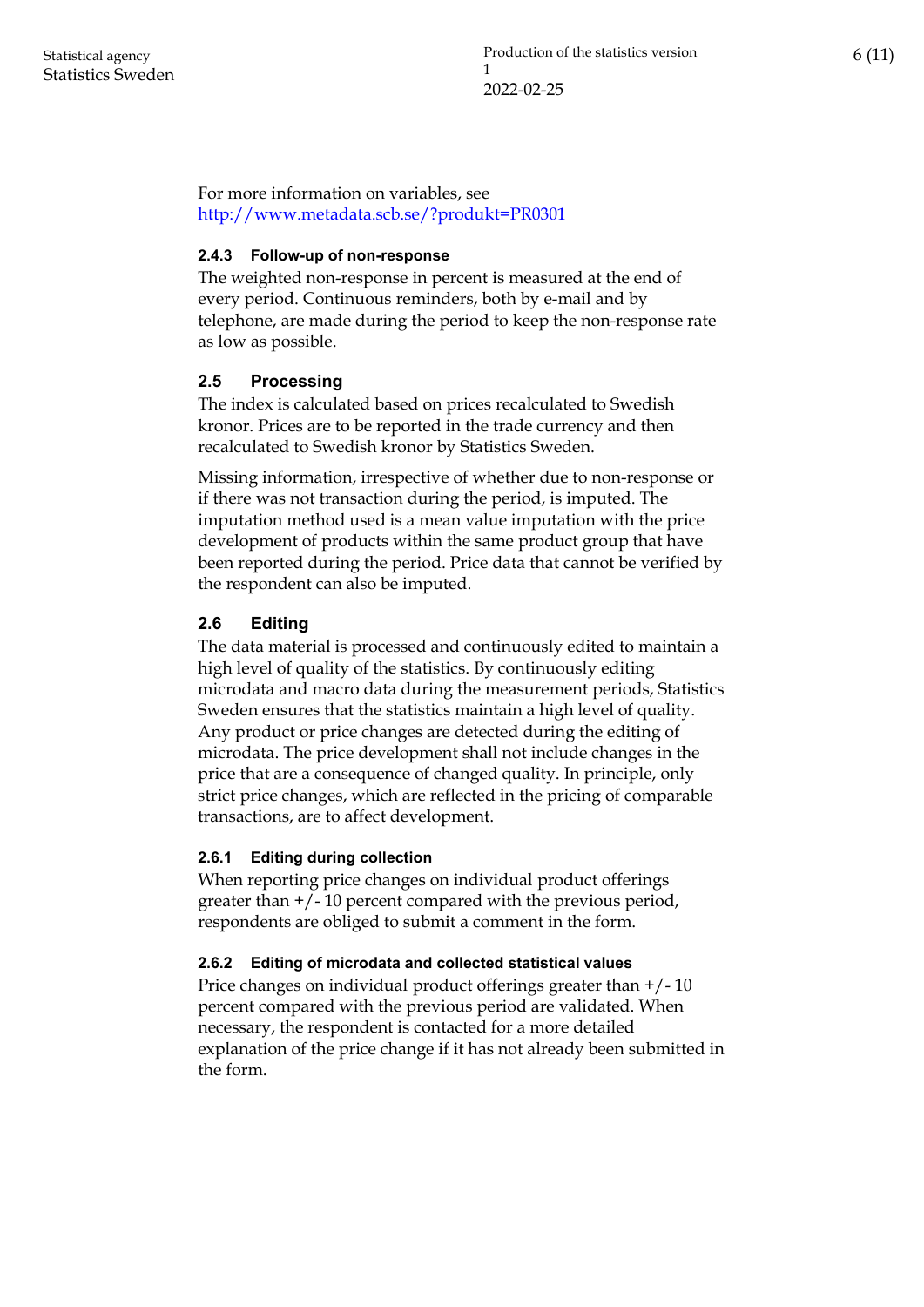#### <span id="page-6-0"></span>**2.6.3 Editing of macro data**

Editing of macro data begins when sufficient data has been received during the period. A meeting is held about three days before data collection ends, by which time normally about 90 percent of the data has been collected. Preliminary results are edited and explanations for major price differences and changes that have a large impact on the total change compared with the previous period are examined.

#### <span id="page-6-1"></span>**2.6.4 Review of accounts**

After making the calculations, the result is reconciled with the preliminary result and three to five people edit the most important events that have happened during the period.

#### <span id="page-6-2"></span>**2.7 Estimation procedure**

#### <span id="page-6-3"></span>**2.7.1 Principles and assumptions**

The Laspeyre-type chain index is created by calculating the average price development for product groups according to SPIN at different levels and then aggregating to higher SPIN group levels and in total within each market.

Uncertainties in the data during the estimation procedure include that the weights are from a previous period than the price base period. This is adjusted with a price update so that they correspond to the value quantity in the product basket at the same price level as for the price base period.

In order to eliminate the effect that arises in the event of quality differences during product changes, various types of quality adjustments are made, some of which are based on model assumptions.

In some cases, transaction prices cannot be reported by the respondents. In such cases, list prices or hourly rates may reported, assuming that their price development follows the price development for the actual transactions in the longer term.

Contributions from enterprises below the cut-off are not estimated, but are assumed to have the same development as the data collected.

#### <span id="page-6-4"></span>**2.7.2 Estimation procedure for target characteristics**

For all measurements in the sample, price quotas, the price change for the current product offering between the comparison period and the price base period, which is December in the previous year (or the fourth quarter of the previous year for sections H to N and R and S) are calculated (see Table 1).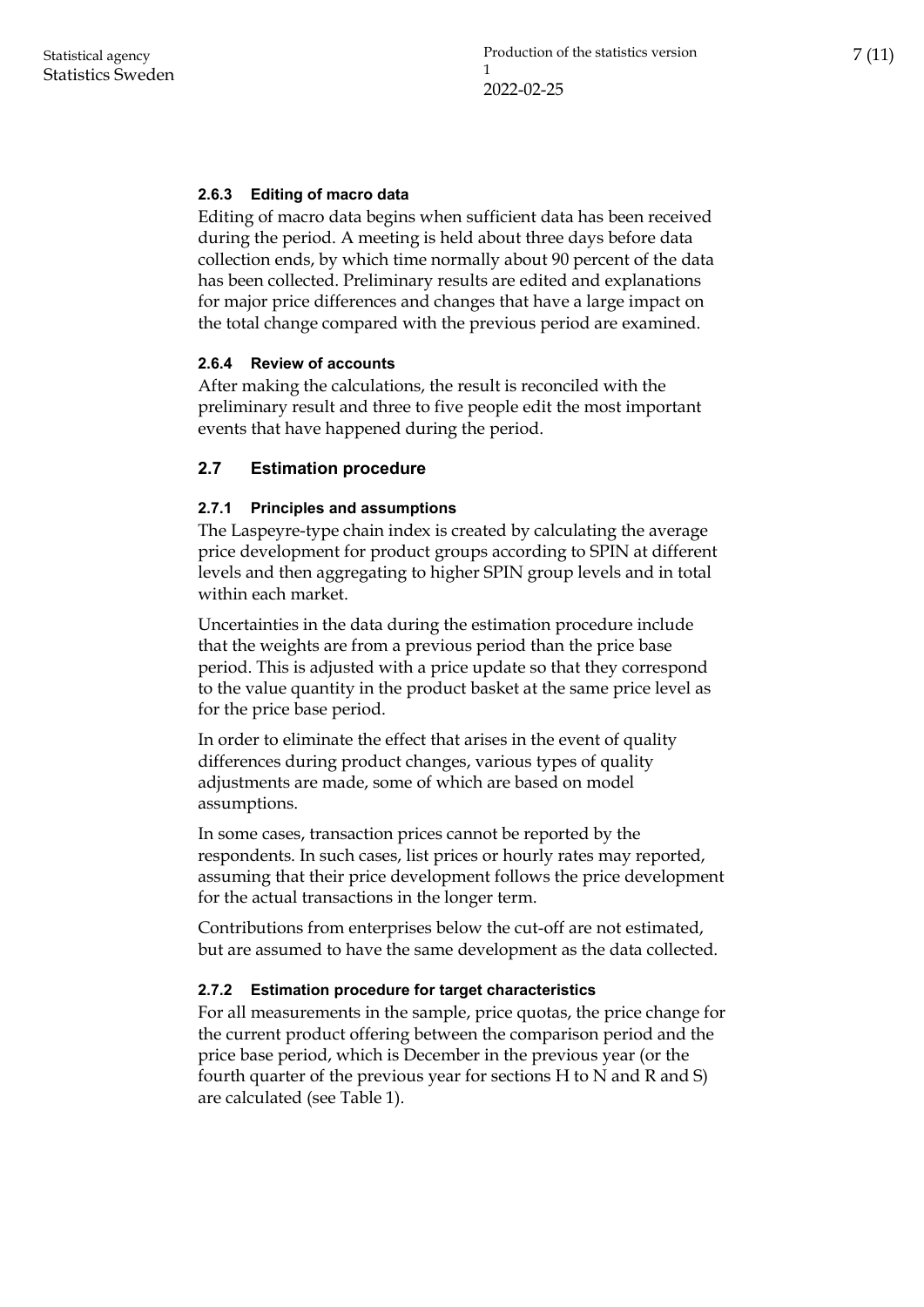$$
Priskvot = \frac{p_{i,a}^t}{p_{i,a}^b},
$$

 $\mathbf{r}$ 

where

 $p_{i,a}^t$ : price in the period  $t$  for product  $i$  from company  $a$ .

 $p_{i,a}^b$ : price in the base period  $b$  for product  $i$  from company  $a$ .

The price quotas are weighed together for different aggregates, product groups according to SPIN 2015, markets and in total.

The index is calculated with the current period  $t$  year  $y$  as the comparison period and with the last period in the previous year as the price base period. an index link can be written as

$$
I_{y-1,dec;g}^{y,t} = \sum_{s} \frac{V_s^*}{\sum_{u} V_u^*} \times \frac{p_{y,t;s}}{p_{y-1,dec;s}},
$$

for product offerings s included in product group  $g$ , where  $p_s$  are prices for the selected specification. The first factor is the value weight, the value of the transaction volume in year  $y - 2$  that the specification s represents of the total transaction volume for group  $g$ converted with a price index to the price situation in the last period of the previous year (below noted as dec).

$$
V_s^* = V_{y-2;s} \times I_{y-2;s}^{y-1,dec}, s \in g.
$$

A chain index number, with base year 2015 is calculated for period year y as

$$
I_{2015}^{y,t} = \frac{100}{\frac{1}{12} \sum_{t=1}^{dec} I_{2014,dec}^{2015,t}} \times \prod_{Y=2015}^{y-1} I_{Y-1,dec}^{Y,dec} \times I_{y-1,dec}^{y,t}
$$

The first factor after the equals sign indicates the price situation as a percentage of the average price situation in 2015 (the base year is set at 100). The second factor is the chain price development from 2014 to year  $y - 1$  and is a product of annual links. Finally, the last factor indicates the price development from the base period year  $y - 1$  to period *t* year *y*.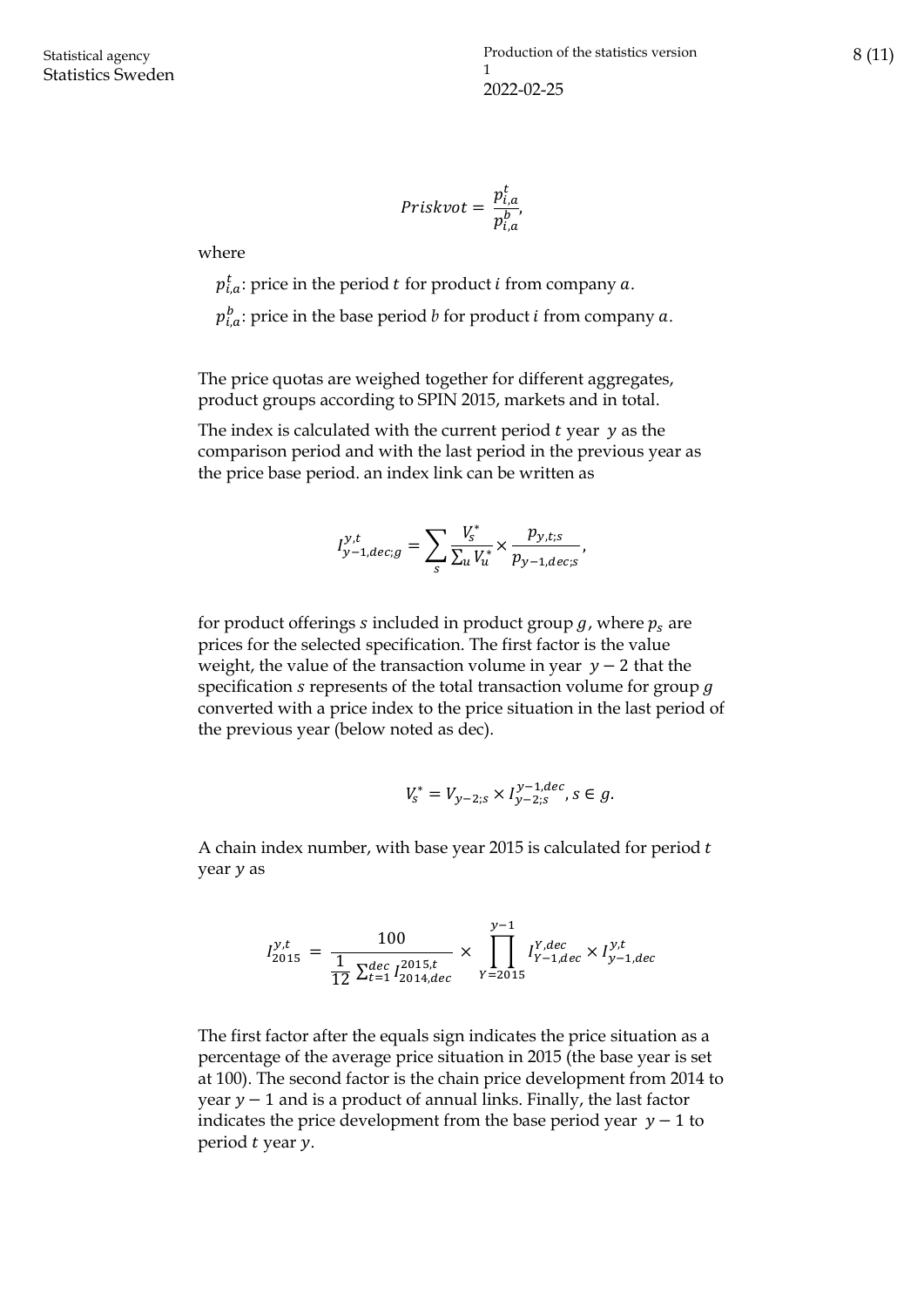#### <span id="page-8-0"></span>**2.7.3 Estimation procedure for accuracy**

Uncertainty measures are not calculated because non-sample uncertainty is not directly measurable.

#### <span id="page-8-1"></span>**2.7.4 Disclosure control**

Disclosure control is carried out annually when weighting figures have been determined. Minimum requirements are set for the number of companies that submit information within a product group in order for data to be published. Requirements are also made that one or more companies are not too dominant in the product group if publication is to take place.

### <span id="page-8-2"></span>**3 Implementation**

#### <span id="page-8-3"></span>**3.1 Quantitative information**

Prices on about 6 000 product offerings are collected on a monthly basis. Prices on about 4 000 product offerings are collected quarterly. The index is calculated for just over 400 detail groups according to SPIN 2015. The weighted non-response is between 3 and 20 percent per collection period. The weighted proportion of imputations is between 8 and 25 percent per collection period. In total, the sample covers just over 43 percent of the frame population in terms of value (see Section 2.2 above).

#### <span id="page-8-4"></span>**3.2 Deviations from the survey design**

There have been no deviations from the survey design.

During the first quarter of 2020, the Covid-19 virus started to spread in Sweden and all over the world. During this period the following was expected; 1. A higher rate of over-coverage (mainly due to increased number of bankruptcies and restrictions due to the pandemic), and 2. A higher rate of non-response. The observed levels of over-coverage and non-response was however not significantly hugher during 2020 compared to 2019. Over-coverage has mainly increased in product groups highly affected by the pandemic, such as hotels, travel services and similar services. Overall is the effects of the pandemic assessed to not have affected the overall accuracy of the published statistics. The same target characteristics and methods as before, have been used in 2020.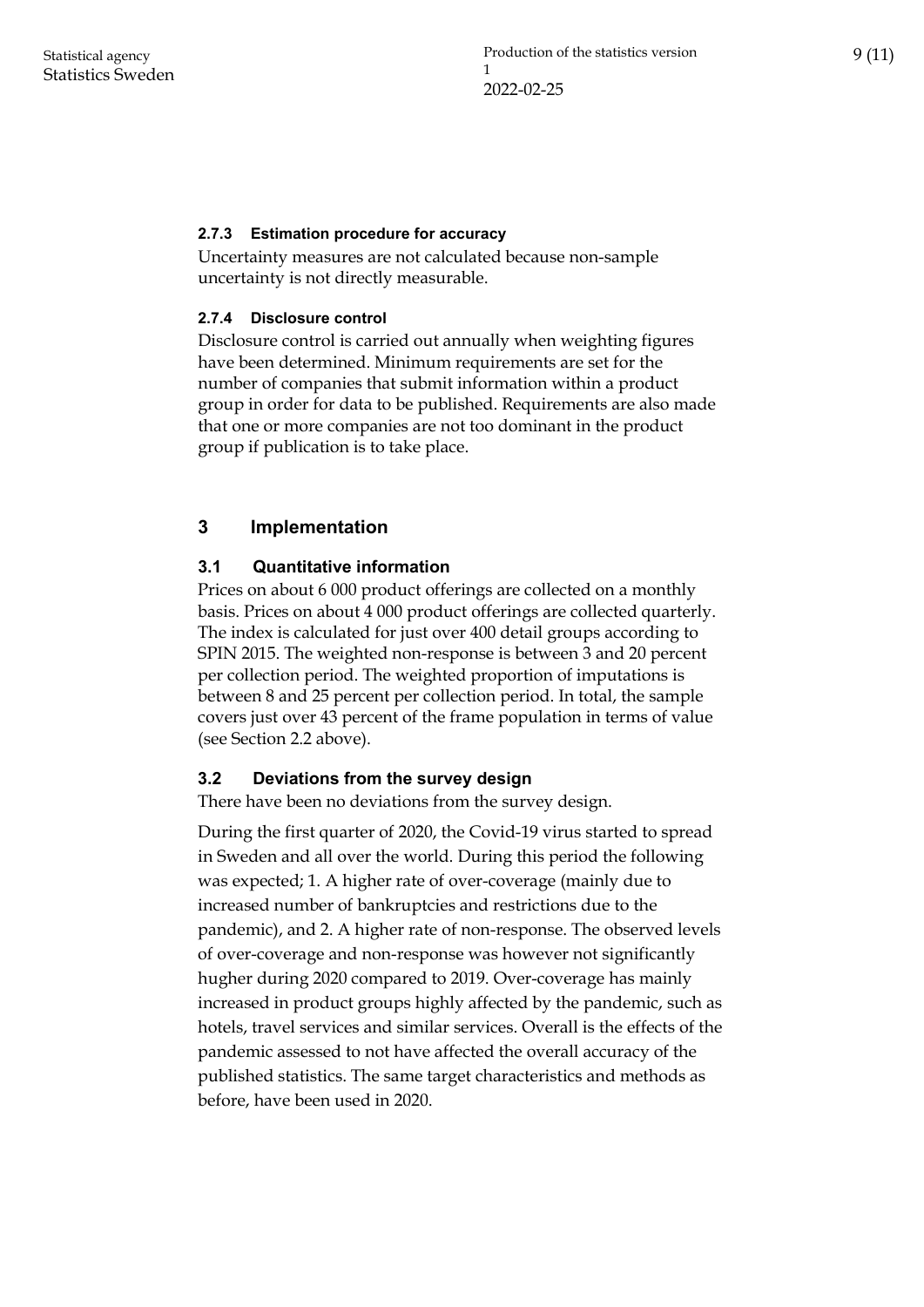## <span id="page-9-0"></span>**Appendix 1**

#### **Questionnaire for Sections A-E**

|              | PI09 PPI PROD<br>Oktober 2018 PI09_PPI_PROD 2018 Ins 10<br>STATISTISKA CENTRALBYRÅN |                      | Inskickad till SCB 2018-10-26<br>ES/PR SCB | Logga ut<br>Skriv ut |
|--------------|-------------------------------------------------------------------------------------|----------------------|--------------------------------------------|----------------------|
|              | Lämna uppgifter                                                                     | <b>Instruktioner</b> | Kontakta oss                               |                      |
| <b>Svara</b> | Skicka in                                                                           | Bekräftelse          |                                            |                      |

#### Svenska marknaden

|          | Produkt               | $\mathbf{r}$<br>ımmer<br>w |  |
|----------|-----------------------|----------------------------|--|
| 10006179 | Test<br>Hemmamarknnad | 99937000                   |  |

1. Är ovanstående produkt fortfarande representativ och typisk för er produktion av egna produkter,<br>1. vid försäljning på den svenska marknaden, inom angivet KN-nummer (statistiskt nr/tullnr)?

| $@$ Ja |                                                                                                   |  |
|--------|---------------------------------------------------------------------------------------------------|--|
|        | $\circ$ Nej. Specificera en ny produkt inom samma KN. Sök på KN                                   |  |
|        |                                                                                                   |  |
|        |                                                                                                   |  |
|        | Skriv även en kommentar om varför produkten utgått. Svara sedan på fråga 2 för den nya produkten. |  |
|        |                                                                                                   |  |
|        |                                                                                                   |  |
|        |                                                                                                   |  |

#### 2. Fyll i produktens försäljningspris till kund i första ledet för den svenska marknaden för aktuell period. I priset ska inte moms eller andra varuskatter ingå. Om priset har förändrats, skriv orsaken.

• Om det tillfälligtvis inte skett någon försäljning av produkten på den svenska marknaden, markera kryssrutan "Ingen transaktion".<br>• Om ny produkt har specificerats, skriv om möjligt in föregående månads pris på den nya p "Orsak till ev. prisförändring" och beskriv hur de skiljer sig åt.

| Månad     | <b>Pris</b> | Valuta       | Enhet 0               | Prisunder-<br>$I_{\mathbf{a}\mathbf{q}}$ $\mathbf{\Theta}$ | Leverans-<br>villkor  | Kommentar 0                   |
|-----------|-------------|--------------|-----------------------|------------------------------------------------------------|-----------------------|-------------------------------|
| September | 1,00        | <b>SEK</b>   | <b>TIMME</b>          | Transferpris/ 1                                            | Carriage Paid         |                               |
| Oktober   | 1           | <b>SEK</b>   | <b>TIMME</b>          | Transferpris/ 1                                            | Carriage Paid         | Orsak till ev. prisförändring |
|           | Ändra här:  | $\checkmark$ | Ändra<br>$\checkmark$ | Ändra<br>$\checkmark$                                      | Ändra<br>$\checkmark$ |                               |
|           |             |              |                       |                                                            |                       | Ingen transaktion             |
|           |             |              |                       |                                                            |                       |                               |
|           |             |              |                       |                                                            |                       |                               |
| ◀ Bakåt   |             |              |                       |                                                            |                       | <b>Fortsätt</b>               |